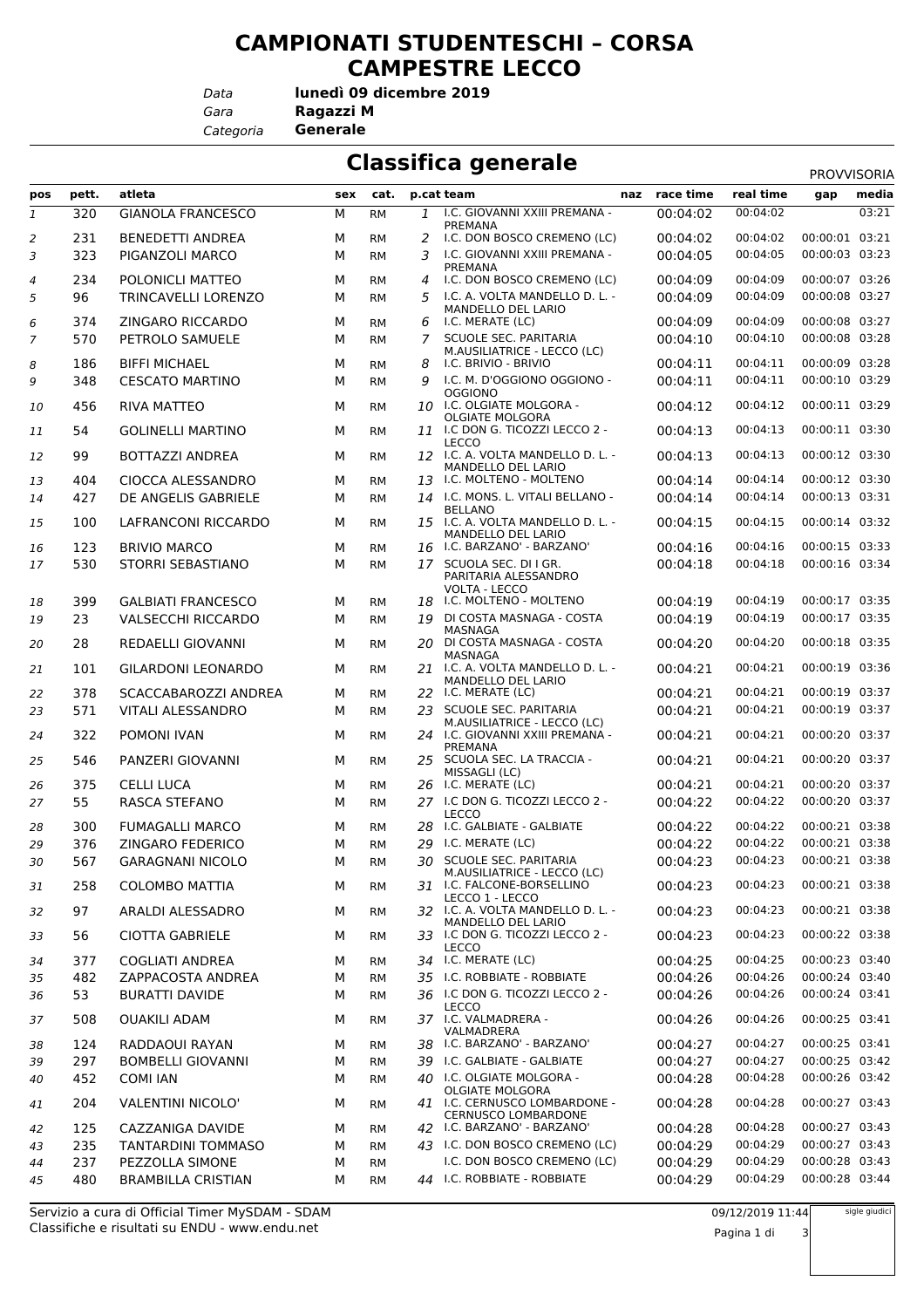## **Classifica generale**

|          |            |                                                  |        |                        |    |                                                                           |                      |                      | PROVVISORIA                      |       |
|----------|------------|--------------------------------------------------|--------|------------------------|----|---------------------------------------------------------------------------|----------------------|----------------------|----------------------------------|-------|
| pos      | pett.      | atleta                                           | sex    | cat.                   |    | p.cat team                                                                | naz race time        | real time            | gap                              | media |
| 46       | 256        | LA MONICA SIMONE                                 | М      | <b>RM</b>              | 45 | I.C. FALCONE-BORSELLINO<br>LECCO 1 - LECCO                                | 00:04:30             | 00:04:30             | 00:00:29 03:44                   |       |
| 47       | 568        | <b>MALVESTITI RICCARDO</b>                       | М      | <b>RM</b>              |    | 46 SCUOLE SEC. PARITARIA<br>M.AUSILIATRICE - LECCO (LC)                   | 00:04:30             | 00:04:30             | 00:00:29 03:45                   |       |
| 48       | 209        | DONES ROMEO LEON                                 | М      | <b>RM</b>              |    | 47 I.C. CERNUSCO LOMBARDONE -<br><b>CERNUSCO LOMBARDONE</b>               | 00:04:31             | 00:04:31             | 00:00:29 03:45                   |       |
| 49       | 528        | MOGLIAZZI MATTIA                                 | М      | <b>RM</b>              |    | 48 SCUOLA SEC. DI I GR.<br>PARITARIA ALESSANDRO<br><b>VOLTA - LECCO</b>   | 00:04:31             | 00:04:31             | 00:00:30 03:45                   |       |
| 50       | 295        | <b>MANNI GIACOMO</b>                             | М      | <b>RM</b>              |    | 49 I.C. GALBIATE - GALBIATE                                               | 00:04:32             | 00:04:32             | 00:00:30 03:46                   |       |
| 51       | 343        | <b>MUSCARIELLO GABRIEL</b>                       | м      | <b>RM</b>              |    | 50 I.C. M. D'OGGIONO OGGIONO -<br><b>OGGIONO</b>                          | 00:04:32             | 00:04:32             | 00:00:31 03:46                   |       |
| 52       | 455        | <b>MAGGIONI ALESSANDRO</b>                       | М      | <b>RM</b>              |    | 51 I.C. OLGIATE MOLGORA -<br><b>OLGIATE MOLGORA</b>                       | 00:04:32             | 00:04:32             | 00:00:31 03:46                   |       |
| 53       | 529        | <b>RIPAMONTI CRISTIAN</b>                        | М      | <b>RM</b>              |    | 52 SCUOLA SEC. DI I GR.<br>PARITARIA ALESSANDRO<br>VOLTA - LECCO          | 00:04:33             | 00:04:33             | 00:00:31 03:46                   |       |
| 54       | 423        | DE ANGELIS NICOLO                                | м      | <b>RM</b>              |    | 53 I.C. MONS. L. VITALI BELLANO -                                         | 00:04:33             | 00:04:33             | 00:00:31 03:47                   |       |
| 55       | 566        | CAZZANIGA GIULIO P.                              | М      | <b>RM</b>              |    | <b>BELLANO</b><br>54 SCUOLE SEC. PARITARIA<br>M.AUSILIATRICE - LECCO (LC) | 00:04:33             | 00:04:33             | 00:00:32 03:47                   |       |
| 56       | 232<br>403 | <b>MANZONI PIETRO</b><br><b>BRIOSCHI FILIPPO</b> | М<br>М | <b>RM</b>              |    | 55 I.C. DON BOSCO CREMENO (LC)<br>56 I.C. MOLTENO - MOLTENO               | 00:04:33<br>00:04:34 | 00:04:33<br>00:04:34 | 00:00:32 03:47<br>00:00:33 03:48 |       |
| 57<br>58 | 261        | ANGHILERI GIACOMO                                | М      | <b>RM</b><br><b>RM</b> |    | 57 I.C. FALCONE-BORSELLINO                                                | 00:04:34             | 00:04:34             | 00:00:33 03:48                   |       |
| 59       | 207        | <b>VISONE GABRIELE</b>                           | м      | <b>RM</b>              |    | LECCO 1 - LECCO<br>58 I.C. CERNUSCO LOMBARDONE -                          | 00:04:35             | 00:04:35             | 00:00:33 03:48                   |       |
|          | 259        |                                                  |        |                        |    | <b>CERNUSCO LOMBARDONE</b><br>59 I.C. FALCONE-BORSELLINO                  | 00:04:35             | 00:04:35             | 00:00:33 03:48                   |       |
| 60       |            | <b>BRAIDA ANDREA</b>                             | М      | <b>RM</b>              |    | LECCO 1 - LECCO                                                           |                      |                      |                                  |       |
| 61       | 155        | <b>COSMO IVAN</b>                                | М      | <b>RM</b>              |    | 60 I.C. BOSISIO PARINI - BOSISIO<br><b>PARINI</b>                         | 00:04:35             | 00:04:35             | 00:00:34 03:48                   |       |
| 62       | 545        | ANGHILERI EMANUELE                               | м      | <b>RM</b>              |    | 61 SCUOLA SEC. LA TRACCIA -<br>MISSAGLI (LC)                              | 00:04:35             | 00:04:35             | 00:00:34 03:48                   |       |
| 63       | 153        | <b>VALSECCHI THOMAS</b>                          | м      | <b>RM</b>              |    | 62 I.C. BOSISIO PARINI - BOSISIO<br><b>PARINI</b>                         | 00:04:36             | 00:04:36             | 00:00:34 03:49                   |       |
| 64       | 57         | <b>SACCHI GIULIO</b>                             | М      | <b>RM</b>              |    | 63 I.C DON G. TICOZZI LECCO 2 -<br>LECCO                                  | 00:04:37             | 00:04:37             | 00:00:35 03:50                   |       |
| 65       | 180        | <b>MOTTA MATTIA</b>                              | М      | <b>RM</b>              |    | 64 I.C. BRIVIO - BRIVIO                                                   | 00:04:37             | 00:04:37             | 00:00:35 03:50                   |       |
| 66       | 22         | PIROLA DAVIDE                                    | М      | <b>RM</b>              |    | 65 DI COSTA MASNAGA - COSTA<br>MASNAGA                                    | 00:04:38             | 00:04:38             | 00:00:36 03:50                   |       |
| 67       | 344        | PELLEGATTA FRANCESCO                             | м      | <b>RM</b>              |    | 66 I.C. M. D'OGGIONO OGGIONO -<br><b>OGGIONO</b>                          | 00:04:38             | 00:04:38             | 00:00:36 03:51                   |       |
| 68       | 450        | MOZZANICA MARCO                                  | м      | <b>RM</b>              |    | 67 I.C. OLGIATE MOLGORA -<br><b>OLGIATE MOLGORA</b>                       | 00:04:38             | 00:04:38             | 00:00:37 03:51                   |       |
| 69       | 25         | <b>LAZE ERAG</b>                                 | М      | <b>RM</b>              |    | 68 DI COSTA MASNAGA - COSTA<br>MASNAGA                                    | 00:04:38             | 00:04:38             | 00:00:37 03:51                   |       |
| 70       | 428        | <b>ACERBONI CHRISTIAN</b>                        | м      | <b>RM</b>              |    | 69 I.C. MONS. L. VITALI BELLANO -<br><b>BELLANO</b>                       | 00:04:39             | 00:04:39             | 00:00:37 03:51                   |       |
| 71       | 296        | <b>ILLARIETTI CLAUDIO</b>                        | М      | <b>RM</b>              |    | 70 I.C. GALBIATE - GALBIATE                                               | 00:04:39             | 00:04:39             | 00:00:38 03:52                   |       |
| 72       | 319        | <b>BERTOLDINI OMAR</b>                           | м      | <b>RM</b>              |    | 71 I.C. GIOVANNI XXIII PREMANA -<br>PREMANA                               | 00:04:40             | 00:04:40             | 00:00:38 03:52                   |       |
| 73       | 345        | DE ROSSI RUBEN                                   | M      | <b>RM</b>              |    | 72 I.C. M. D'OGGIONO OGGIONO -<br><b>OGGIONO</b>                          | 00:04:41             | 00:04:41             | 00:00:39 03:53                   |       |
| 74       | 185        | <b>ANDREOTTI PIETRO</b>                          | м      | <b>RM</b>              |    | 73 I.C. BRIVIO - BRIVIO                                                   | 00:04:41             | 00:04:41             | 00:00:39 03:53                   |       |
| 75       | 532        | <b>FEMMINIS MICHELE</b>                          | М      | <b>RM</b>              |    | 74 SCUOLA SEC. DI I GR.<br>PARITARIA ALESSANDRO<br><b>VOLTA - LECCO</b>   | 00:04:42             | 00:04:42             | 00:00:40 03:54                   |       |
| 76       | 128        | AGOSTINO GIACOMO                                 | М      | RM                     |    | 75 I.C. BARZANO' - BARZANO'                                               | 00:04:42             | 00:04:42             | 00:00:40 03:54                   |       |
| 77       | 569        | <b>NEGRI EMANUELE</b>                            | м      | <b>RM</b>              |    | 76 SCUOLE SEC. PARITARIA<br>M.AUSILIATRICE - LECCO (LC)                   | 00:04:42             | 00:04:42             | 00:00:40 03:54                   |       |
| 78       | 426        | <b>BUZZELLA ALESSANDRO</b>                       | м      | <b>RM</b>              |    | 77 I.C. MONS. L. VITALI BELLANO -<br><b>BELLANO</b>                       | 00:04:42             | 00:04:42             | 00:00:41 03:54                   |       |
| 79       | 181        | DOZIO LUDOVICO                                   | м      | <b>RM</b>              |    | 78 I.C. BRIVIO - BRIVIO                                                   | 00:04:42             | 00:04:42             | 00:00:41 03:54                   |       |
| 80       | 531        | <b>VALSECCHI MATTIA</b>                          | М      | <b>RM</b>              |    | 79 SCUOLA SEC. DI I GR.<br>PARITARIA ALESSANDRO<br>VOLTA - LECCO          | 00:04:43             | 00:04:43             | 00:00:41 03:55                   |       |
| 81       | 483        | SCACCABAROZZI GIORGIO<br><b>BIANCHI WILLIAM</b>  | М      | RM                     |    | 80 I.C. ROBBIATE - ROBBIATE<br>81 I.C. FALCONE-BORSELLINO                 | 00:04:43<br>00:04:45 | 00:04:43<br>00:04:45 | 00:00:42 03:55<br>00:00:43 03:56 |       |
| 82       | 260        |                                                  | м      | <b>RM</b>              |    | LECCO 1 - LECCO                                                           |                      |                      |                                  |       |
| 83<br>84 | 127<br>506 | <b>BARZAGHI NICOLÒ</b><br>DAINESE ALESSANDRO     | М<br>м | <b>RM</b><br>RM        |    | 82 I.C. BARZANO' - BARZANO'<br>83 I.C. VALMADRERA -                       | 00:04:45<br>00:04:46 | 00:04:45<br>00:04:46 | 00:00:44 03:57<br>00:00:45 03:58 |       |
| 85       | 504        | <b>RIGAMONTI LUCA</b>                            | М      | RМ                     |    | VALMADRERA<br>84 I.C. VALMADRERA -<br>VALMADRERA                          | 00:04:48             | 00:04:48             | 00:00:46 03:59                   |       |
| 86       | 236        | <b>BENEDETTI MATTEO</b>                          | м      | <b>RM</b>              |    | 85 I.C. DON BOSCO CREMENO (LC)                                            | 00:04:48             | 00:04:48             | 00:00:47 03:59                   |       |
| 87       | 126        | <b>ASTORI PIETRO</b>                             | М      | <b>RM</b>              |    | 86 I.C. BARZANO' - BARZANO'                                               | 00:04:49             | 00:04:49             | 00:00:47 04:00                   |       |
| 88       | 424        | <b>FERRARI CRISTIAN</b>                          | м      | <b>RM</b>              |    | 87 I.C. MONS. L. VITALI BELLANO -<br><b>BELLANO</b>                       | 00:04:50             | 00:04:50             | 00:00:48 04:00                   |       |
| 89       | 184        | MANDELLI MANUEL                                  | М      | RM                     | 88 | I.C. BRIVIO - BRIVIO<br>89 I.C. MONS. L. VITALI BELLANO -                 | 00:04:51             | 00:04:51<br>00:04:52 | 00:00:49 04:01<br>00:00:51 04:03 |       |
| 90       | 425        | ZINANNI ALESSANDRO                               | м      | <b>RM</b>              |    | <b>BELLANO</b>                                                            | 00:04:52             |                      |                                  |       |
| 91       | 451        | MOONEY PIROVANO NOAH                             | м      | <b>RM</b>              |    | 90 I.C. OLGIATE MOLGORA -<br><b>OLGIATE MOLGORA</b>                       | 00:04:53             | 00:04:53             | 00:00:52 04:04                   |       |
| 92       | 481        | <b>GESSATI LEONARDO</b>                          | м      | <b>RM</b>              |    | 91 I.C. ROBBIATE - ROBBIATE                                               | 00:04:54             | 00:04:54             | 00:00:53 04:05                   |       |

Classifiche e risultati su ENDU - www.endu.net Servizio a cura di Official Timer MySDAM - SDAM sigle giudici